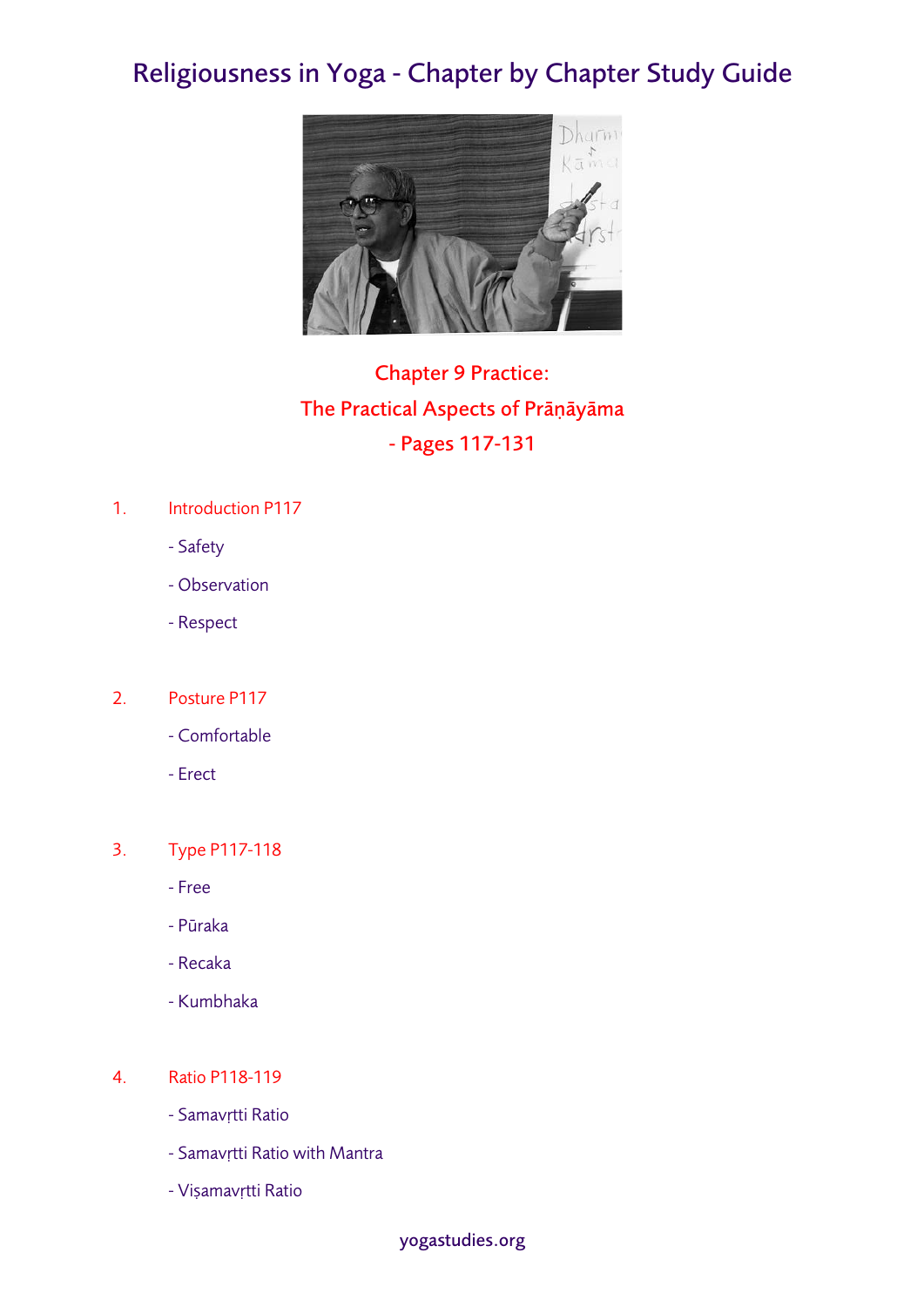### 5. Technique P119-123

- Ujjāyī for Āsana
- Anuloma Ujjāyī
- Pratiloma Ujjāyī
- Nāḍī Śodhana
- Mṛgi Mudrā
- Śītalī
- Kapālabhāti
- Bhastrikā

### 6. Building a ratio P123-125

- First Establish Inhale and Exhale before using Holds
- Using Vinyāsa Krama day to day to lengthen
- Using Vinyāsa Krama within each days practice
- Using Counterpose in the Ratio

### 7. Attitude P125-126

- Mental attitude very important
- Directional Breathing on Inhale and Exhale
- Beginners just follow movement of the Breath in the Body
- Or Beginners follow Breath at point of Entry/Exit in the Body
- Following the Breath by its Sound
- Ratio and Techniques are a Means to follow the Breath
- Following the Breath prepares for Dhyāna
- 8. Question on Using Nostril and Throat Restriction P126
	- Don't use both at same moment.
- 9. Question on Diaphragm and whilst using the Breath P126-127
	- Linking the Diaphragm to the Phases of the Breath

#### yogastudies.org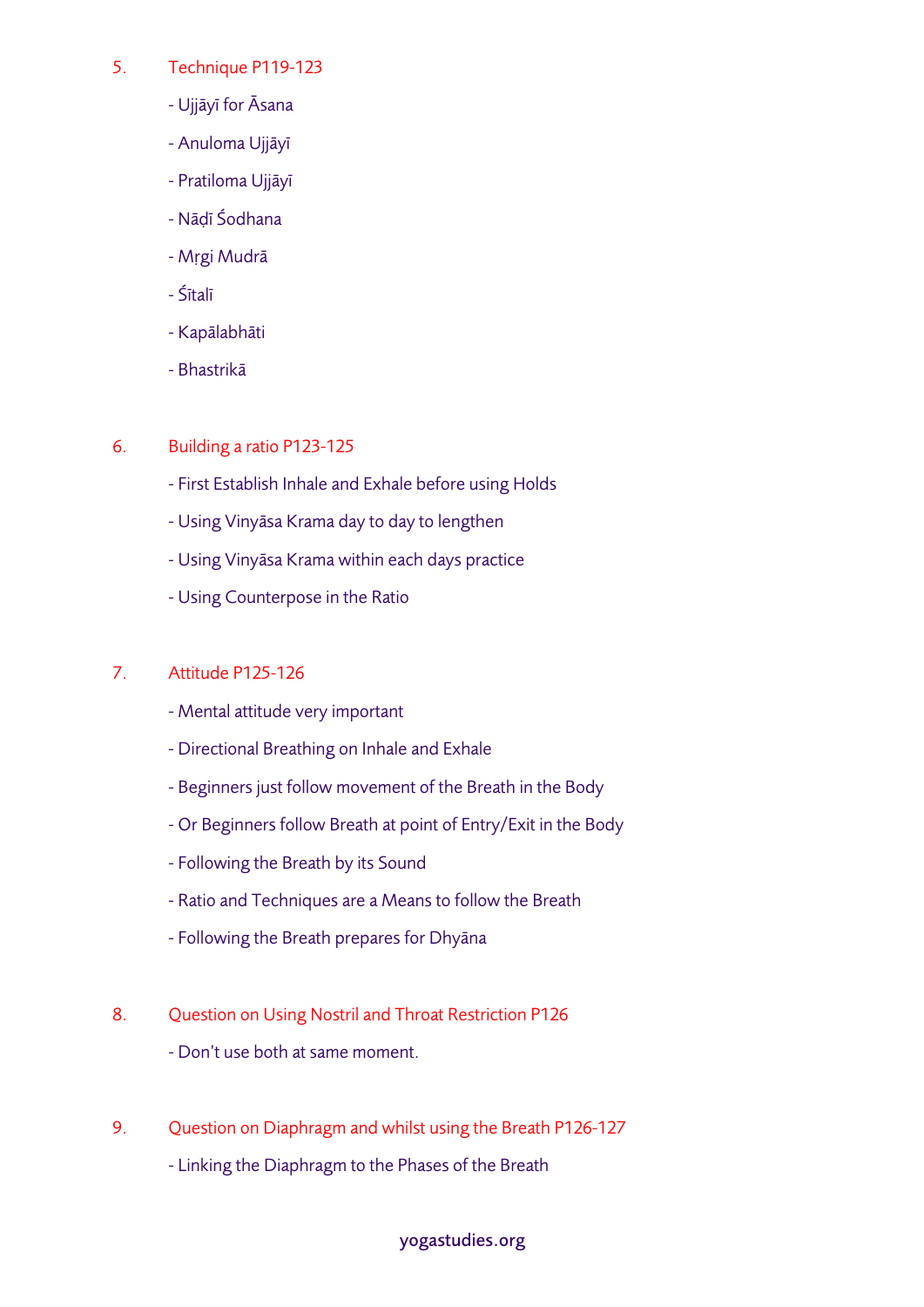- 10. Question on Diaphragm during Bahya Kumbhaka P127 - Contracting the Diaphragm
- 11. Question on Mixing Foci during Prāṇāyāma P127-128
	- Counting the Number of Breaths
	- Point of Attention Linked to Type of Ratio
- 12. Question on Following the Natural Movement of the Breath P128 - Either Involvement in or Witnessing the Flow of the Breath
- 13. Question on Counting during the Antar Kumbhaka P128-129
	- Using Mantra during Antar Kumbhaka
	- Using a finger beat to Count
- 14. Question on Counting and Prāṇāyāma P129 - Number, Type and Ratio a means not a Final Goal
- 15. Question on Bahya Kumbhaka P129-130 - Usually more difficult than Antar Kumbhaka
- 16. Question on Relationship Between Components of the Breath P130
	- Using numbers in Ratios
	- Effect of Bahya Kumbhaka on Exhalation
	- Minimum of Six to Eight Breaths for Each Step
- 17. Question on Prāṇāyāma and Āsana P130-131
	- Prāṇāyāma as a separate Practice to Āsana
- 18. Question on Preaparing for a Difficult Ration in Prāṇāyāma P131
	- Some Preparation always necessary
	- Don't over prepare with Strenuous Āsana

#### yogastudies.org